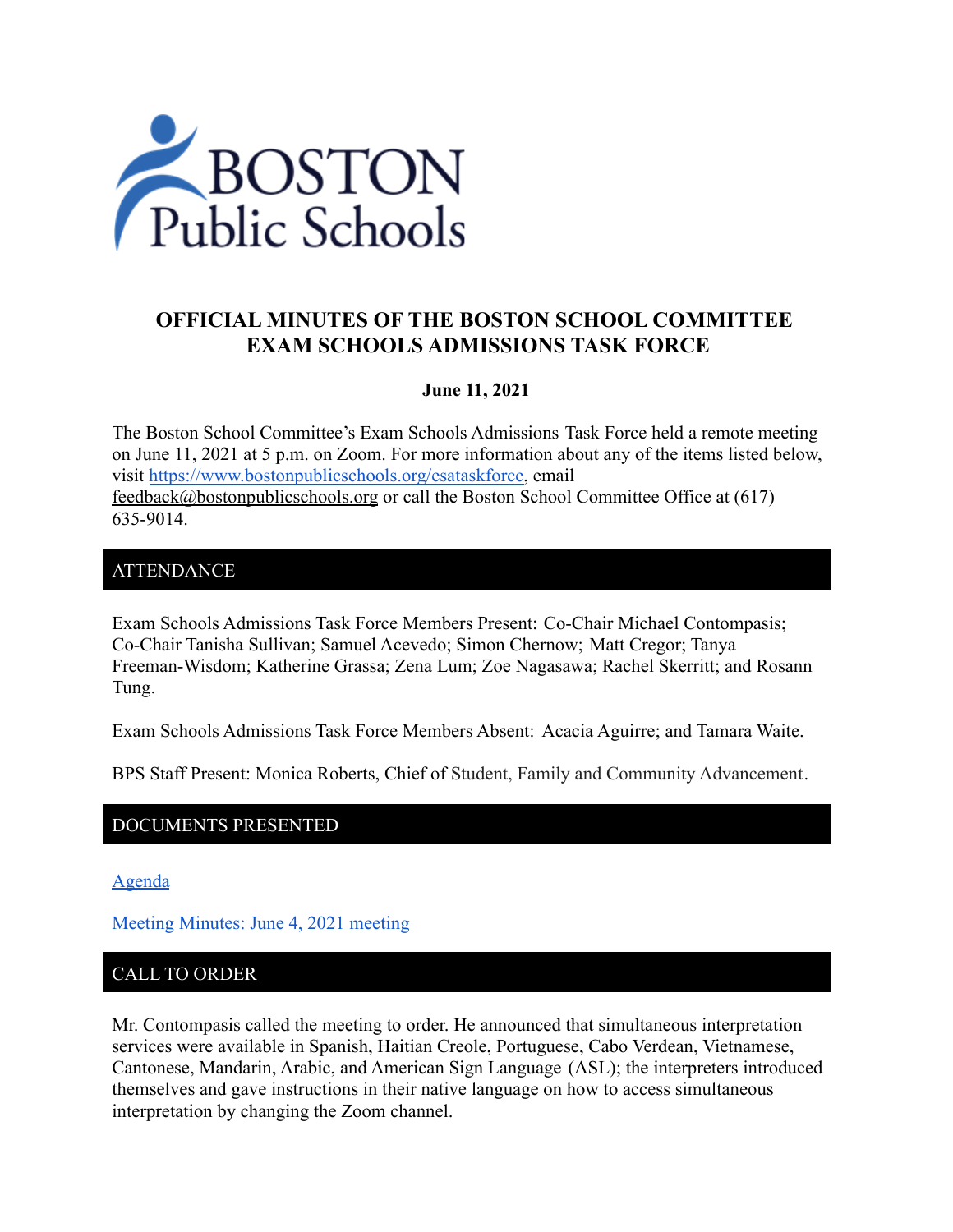### *June 11, 2021*

Ms. Parvex called the roll. Ms. Aguirre and Ms. Waite were absent. Mr. Acevedo, Mr. Chernow, Dr. Freeman-Wisdom**,** and Ms. Sullivan arrived after roll call.

## APPROVAL OF MEETING MINUTES: JUNE 4, 2021

*Approved –* The Task Force approved unanimously the minutes of the June 4th, 2021 Exam Schools Admissions Task Force meeting.

# DISCUSSION

Mr. Contompasis updated the Task Force members with the new dates for the upcoming meetings and said that the Co-Chairs would present an Exam Schools Admissions Task Force status update at the June 16th School Committee meeting. He also said that the Co-Chairs were hoping to present a set of recommendations at the June 30th School Committee meeting.

The members discussed the possible criterias for admissions. Dr. Tung reminded the members that grades were a better predictor of future academics than test scores, and that tests have a greater disparate impact than using grades alone, and that the members shouldn't choose the test just because it is uniform as uniform isn't always the fairest.

Mr. Contompasis summarized the eligibility criteria for the applicant pool. The first one was to use grade point average (GPA), with either English Language Arts (ELA) and math or adding more subjects, the use of an assessment and how to use it, also adding an essay, educator recommendation, and utilizing a lottery across the district.

Mr. Cregor said he would like to see a plan that fulfills their charge, results in meaningful neighborhood socioeconomic and racial diversity, within the bounds of the Constitution and Supreme Court precedent on the matter. He added that if a test was used, it should be as flexible as possible.

The members talked about whether GPA should be only for math and ELA or if it should include more subject matters.

Ms. Lum said they should be looking at an overall GPA and if the criteria is not an effective measure across schools, that is a district issue and a pipeline issue, not a Task Force issue. She thought the more variables included for the eligibility, the more fair the process would be. Mr. Contompasis said that the focus on ELA and math is because those two subjects are the ones that have been the most consistent across the grade levels in the district.

Mr. Acevedo said he believed it was essential that the Task Force arrived at a consensus and that the only way they could deliver a recommendation to the Boston School Committee that would result in a permanent and equitable admissions policy to the city's exam schools would be as expressed through the consensus of the Task Force.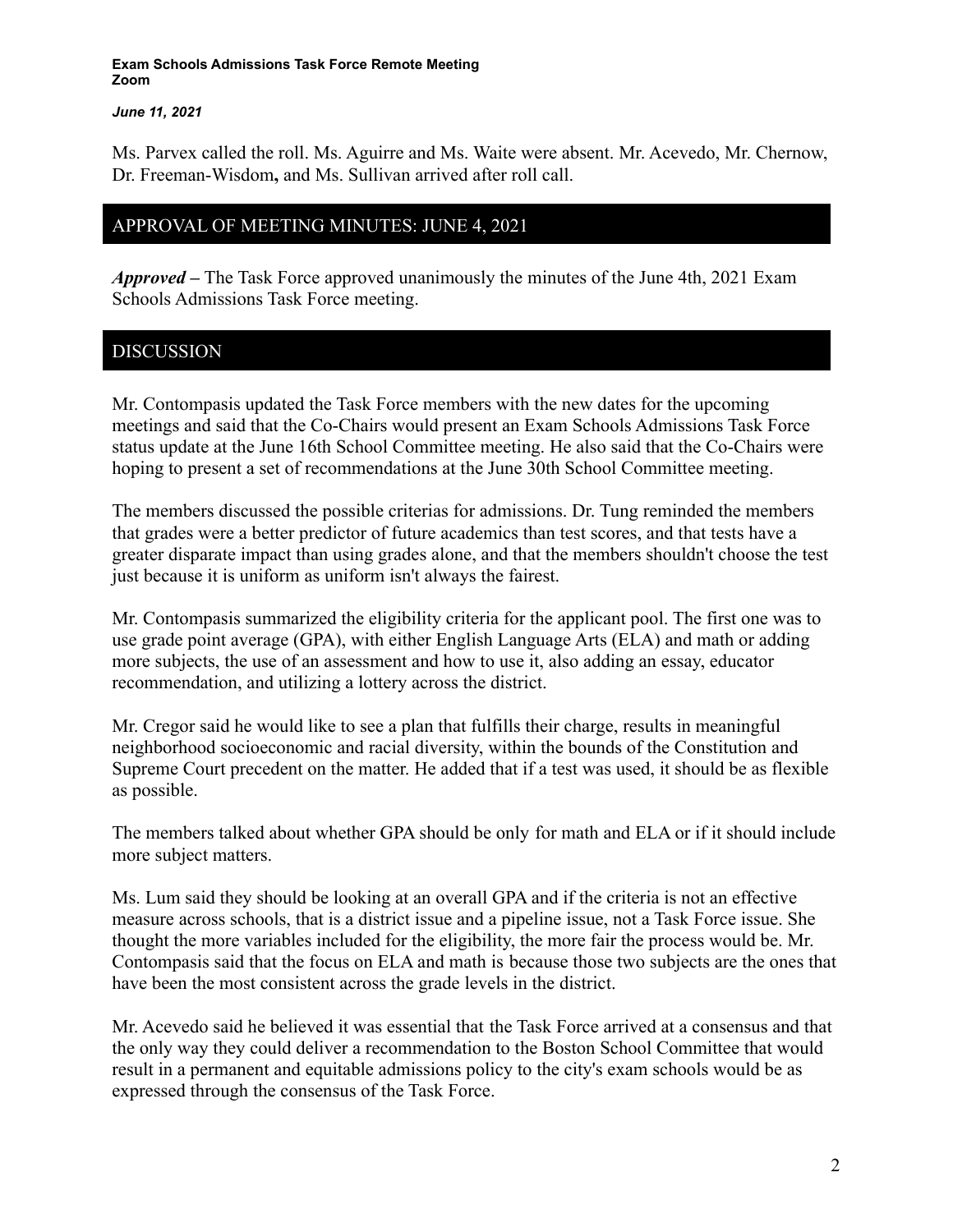### *June 11, 2021*

Ms. Grassa said she thought there is always too much emphasis on just ELA and mathematics and this would be an opportunity for the district to bring value to other important subject areas. She also said she thought it would take away the emphasis of one teacher holding all the weight of a particular score and for kids to be able to shine in some different areas. Mr. Contompasis said that if students, due to the pandemic, were only submitting their 6th grade grades, maybe science and social studies could be added.

Dr. Tung asked if their recommendation could be a permanent one with a one year exception; the permanent one would be 5th grade, and the first half of 6th grade GPA, with added subjects. For the upcoming school year admission it would be just half of the 6th grade with all subjects. The members thought this was an acceptable idea.

Ms. Skerritt agreed with the suggestions of having two stages of a GPA, a one-year Covid provision, and a long-term policy. She suggested that there should be an analysis of the one-year results. so they could look at the data. Ms. Grassa reminded the members that there needs to be clear language whether they meant quarters or trimesters as different schools worked differently. Ms. Lum agreed with the proposal but she asked if they could look at the overall class rank from 5th grade for the permanent solution, adding the math and ELA in 6th grade.

Mr. Acevedo added that they shouldn't talk about two different sets of recommendations, but a multiphased permanent policy with an initial phase for the first year, and a longer phase which would be the permanent policy. Ms. Sullivan suggested they use the ELA and math grades of 5th grade and all the subject areas for 6th grade.

Mr. Contompaiss wondered if they should ask the district to change the grading system for grade 5. Ms. Grassa summarized the work the district has been doing related to grading, saying there were ten pilot schools in the district working on a new grading system.

All of the members supported Ms. Sullivans suggestion.

Mr. Contompsasis said they would recommend the use of either the quarters, or the first trimester, for the coming applicant pool which would include in 6th grade the addition of science and social studies to the ELA and math. For the second phase, they would take 5th grade ELA and math grades and in 6th grade they would take grades in the four subjects.They would recommend that the district revert from a number system to a letter system in grade 5.

Mr. Contompasis talked about the options around an assessment, suggesting that the MAP assessment could be used, either as an absolute score or an indicator or threshold, and if used for either it would be in a combination with the GPA. He said he believed the use of an assessment was essential and they would not only rely on GPA. He believed they should use an assessment in conjunction with the GPA. Ms. Skerritt asked those who did not want an assessment, what tool they would use to indicate that the students were performing at grade level as compared to state standards.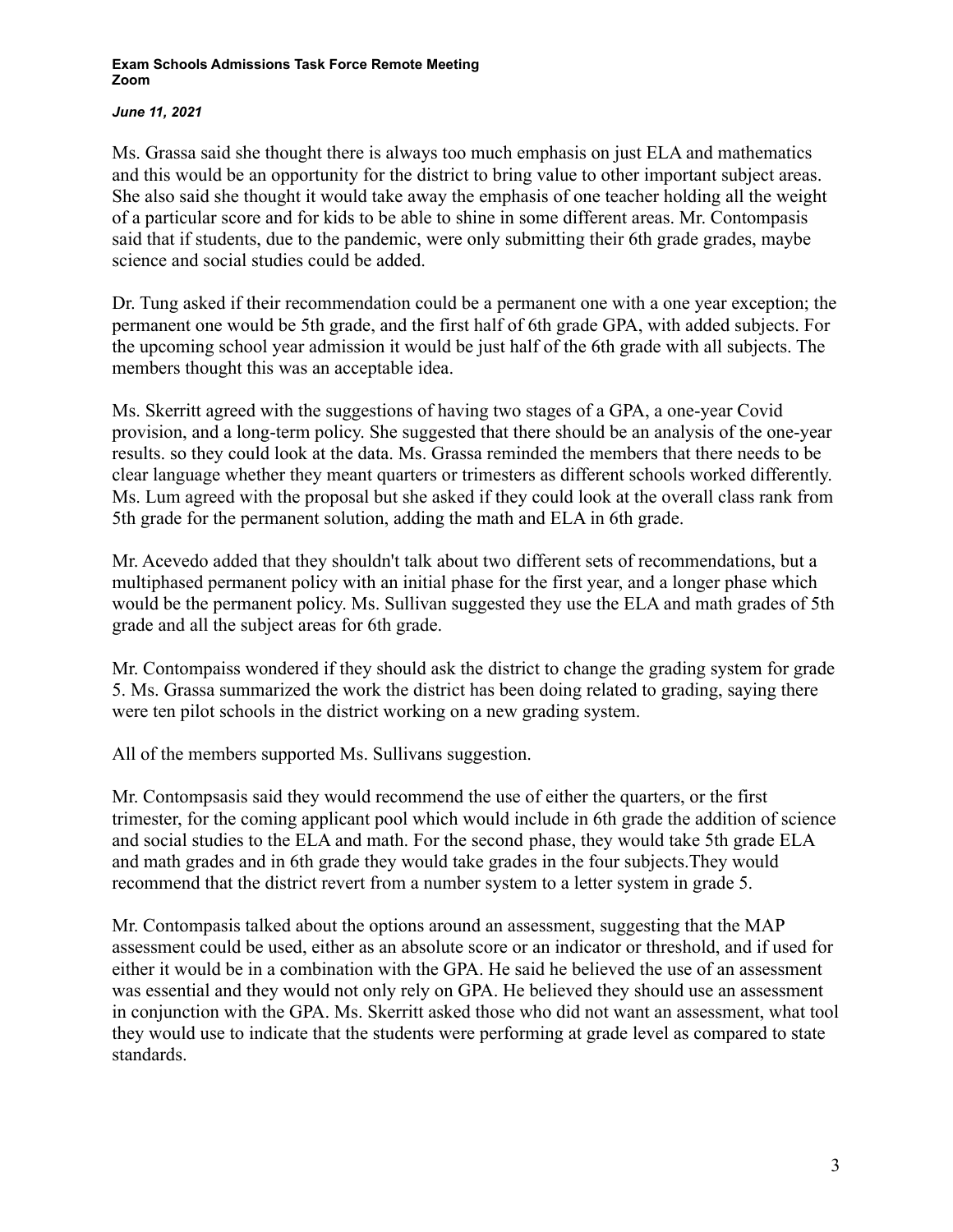### *June 11, 2021*

Ms. Sullivan said, referring to Dr. Shepard's presentation from May 21st, that based on the research and data, the best indicator in those processes is the GPA. She also said Dr. Shepard had said that research supports the use of an assessment, if it is best used, as a validator of what the GPA may tell, and not used as a tool. Ms. Sullivan also said that she was opposed to using an assessment that would be looking at an absolute score, specifically for the fall of 2021. She added that after the year the students had gone through it wouldn't be fair to the BPS students to give them a high stakes test in the fall. She also reminded the members that the NWEA said that the MAP test was intended to be used as a growth measure and not as a high stakes test.

Mr. Acevedo said that he had come to the conclusion they would have to use some kind of assessment and he thought it could be used as a normalizer. He said that if there were a practical way to introduce the NWEA as an indicator of growth that all students could take, that would be the best solution.

Mr. Contompasis explained the logistical problems with the NWEA for this upcoming year to be used as a growth measure; it would have to be taken twice during the fall and there was a time limit. He also said it would disadvantage the students from parochial and charter schools. He suggested that they use the MAP specifically for grade level standards for an absolute score or to determine an absolute minimum threshold that would be used to indicate the readiness to enter the eligibility pool, and the GPA, would then be used to rank the students, or they would use a lottery for this.

Mr. Acevedo suggested using a phased solution to the assessment. Ms. Lum agreed and observed they could use the MCAS as an absolute score for BPS and MAP for non-BPS students. For the second phase they could use MCAS for a grade level threshold and look at growth to demonstrate the students progress in addition to demonstrating their grade level achievement.

Ms. Grassa gave some context regarding the timing with the growth test and she also wanted to highlight that students could have significant growth and not be anywhere near grade level or have minimal growth and be off the charts.

Ms. Sullivan repeated her deep concern that she had in asking BPS students to sit for a test in the fall, knowing that they are not on the same playing field as students who have been in classrooms for the last year, and that it wasn't setting up their students for success.

Mr. Contompasis insisted in the need of an assessment, but thought that it could be used based on a threshold score, and then they could use the GPA, for purposes of choosing the students for the schools.

Dr. Freeman-Wisdom reiterated what Ms. Grassa had said, that you can have a high growth score, but not be on grade level, and a low growth score and be way above grade level. Therefore she believed that an assessment is needed to validate grade level readiness. Ms. Grassa added that under no circumstances could they use the MCAS scores for this year. Dr. Tung proposed a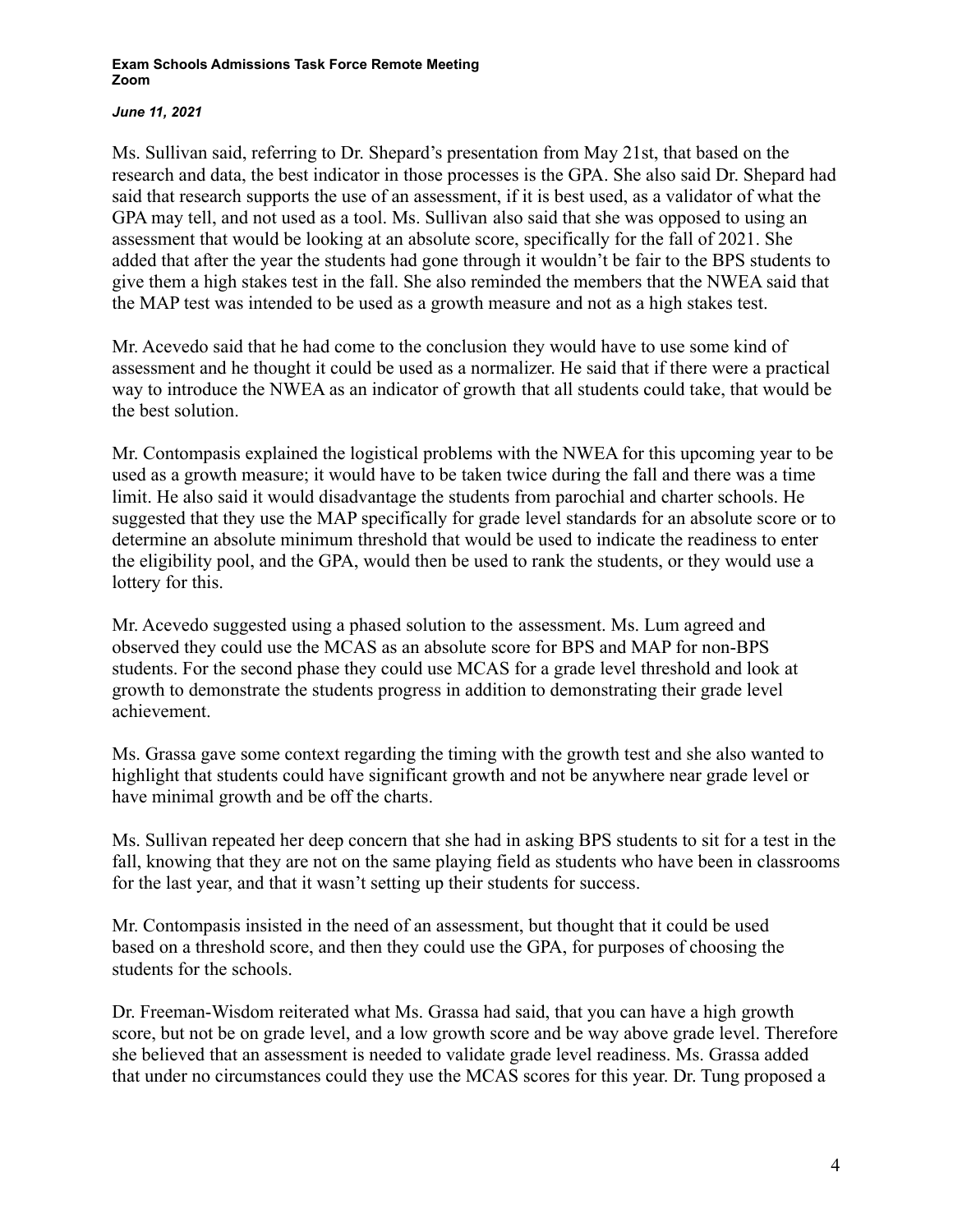## *June 11, 2021*

minimum eligibility requirement to use GPA, MCAS proficiency, or the achievement part of MAP growth.

Ms. Sullivan was very adamant that BPS students should not sit for an assessment in fall 2021 competing for seats with kids who have been in private schools and other types of schools, since March of 2020 every day. Dr. Tung agreed with Ms. Sullivan and said that the Task Force risks going against its charge if it uses a cut score on a test for eligibility.

Mr. Contompasis said he had a third option to try to reach consensus. He proposed to look at the assessment to determine the grade level readiness of the students to get into the applicant pool. In addition, students who take the test, if they do not reach grade level equivalent on the threshold, and they do get grade level equivalent on the GPA, they enter the pool.

Mr. Cregor said that if there were to be an exam, it should not be administered until 2022 and he also suggested having a recommendation from a teacher of whether a student was ready for grade level work. Dr. Freeman-Wisdom said she wasn't opposed to having an assessment in the spring of 2022 instead of the fall of 2021 to give more time for students to get back into the rhythm of things.

The members talked about the grades of the student applicant pool this year and how the grades of the BPS students were not verified by the district. .Ms. Sullivan said that was more of an operational issue and that she wanted to understand what the process will be for BPS to be ready to implement the recommendations, especially as it relates to verification of grades.

# GENERAL PUBLIC COMMENT

- Suri Yang, West Roxbury resident, student, testified against only the use of a GPA for admissions criteria.
- Xiangguo Shi, parent, testified against the zip code criteria.
- Lisa Green, North End, BLS parent, Boston Coalition for Education Equity, read a statement on behalf of the Boston Coalition for Education Equity in favor of the continuation of the work of the Task Force.
- James Noonan, Roxbury resident, BPS parent, testified in favor of a change to the admissions policy.
- Peggy Wiesenberg, Jamaica Plain resident, testified in favor of a lottery system of qualified applicants.
- Sharon Hinton, Hyde Park, Black Teachers Matter Inc, testified in favor of equitable changes to the exam school admissions.
- Domingos DaRosa, Hyde Park resident, At-Large City Council Candidate, testified in favor of the changes.
- Christina Jiang, West Roxbury resident, Joyce Kilmer K-8 School parent, testified in opposition to non merit-based exam school admission criteria.
- Rachel Miselman, BLS alumna, testified against the changes to exam school admissions.